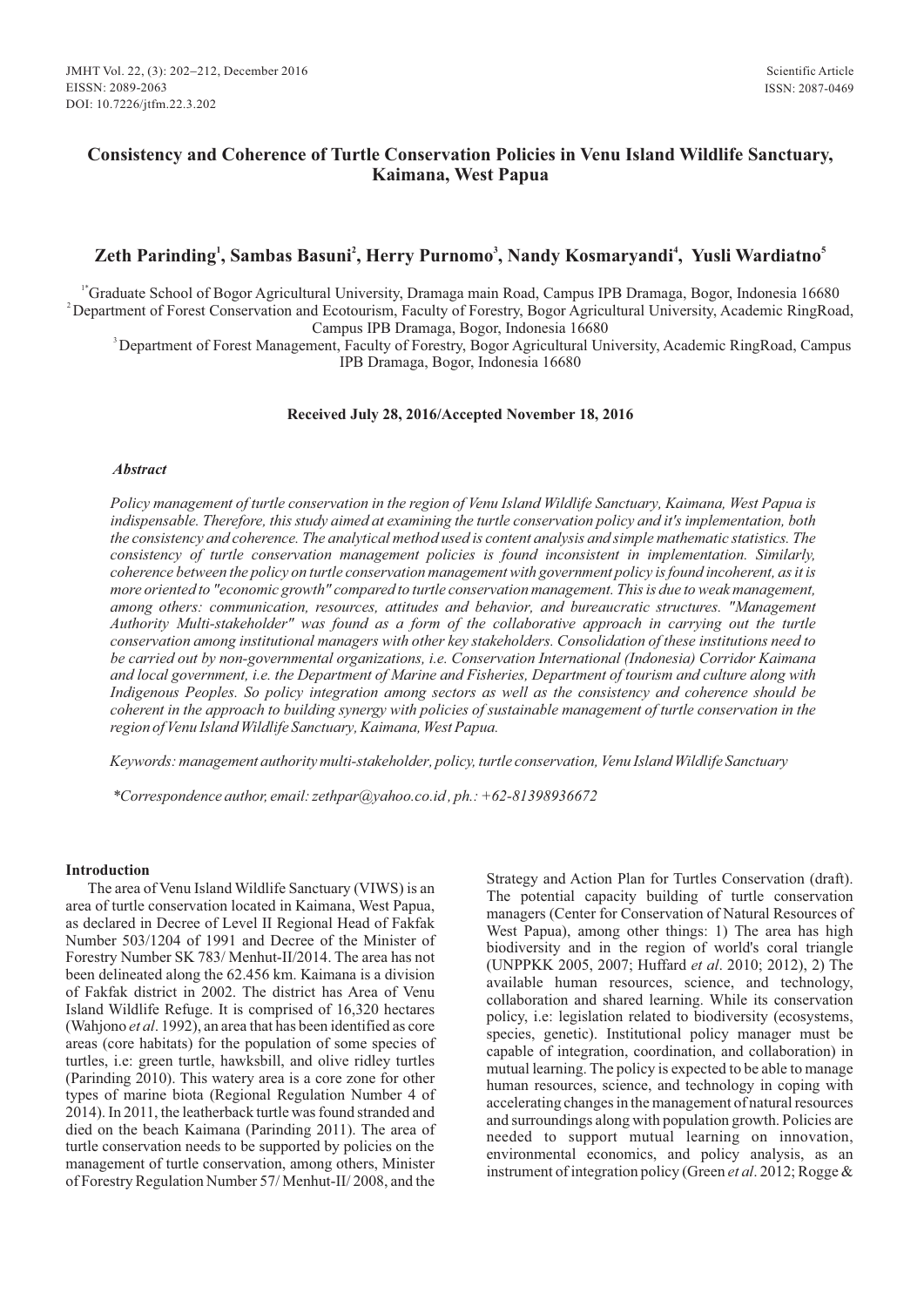#### Reichardt 2013; 2015; Reichardt & Rogge 2014).

Policies related to species conservation is being prepared, including Strategic and Action Plan on Conservation (SAPC) of Turtles (draft) in Ministry of Environment and Forestry. The Turtle SAPC does not accommodate turtle conservation management in Kaimana. Medium Term Development Plan of Kaimana does not provide management of turtle conservation there. This is one threat to the sustainability of sea turtle populations and habitats in Kaimana district (UNPPKK 2007; 2005). Inconsistent and incoherent policies and their implementation on a turtle conservation need to be examined in this study. The policy needs to be studied, i.e: Regulation of the Minister of Forestry Number 57/Menhut-II/2008, Turtle SAPC, and the Medium Term Development Plan of Kaimana district.

Problems of policy strategy in creating a model of adaptive management of turtle conservation in the region of VIWS, Kaimana, West Papua is legal certainty and integration. The consistency and coherence policies require communication, knowledge of resource use, attitudes and behavior that is consistent and flexible bureaucratic structures. Furthermore, the consistency of policies relating to turtle conservation is needed among the central government, and the turtle conservation policy coherence between the central government and local governments, and among sector agencies. Additionally, comitment among stakeholders takes into consideration to understand the mindset, behavior, and course of action among them. The consistency and coherence are parameters in evaluating the policy and its implementation, and also policy between the policy (Portella & Raube 2011). On the other hand, the effectiveness of a policy is often associated with the consistency and coherence of the (Barry *et al*. 2010). The legal certainty consisting of: law and traditional or customary rules. Policies considered either in its manufacture or implementation is measured by consistency and coherence.

Consistency in the context of the policy is the extent of conformity between the creator and the executor of a policy that has been defined and implemented. Whereas, the context of policy coherence (Noor 2013) is a synergy between policies (Van Bommel & Kuindersma 2008; Norton 2005), and the suitability of the policies (Portella & Raube 2011; 2012); Antikarov 2011). Consistency and coherence of a policy are reviewed to minimize conflict (Lu & Sun 2011) as an effort to increase the effectiveness of natural resources management. Therefore, this parameter is used to evaluate both policy and implementation as well as inter-relation policies. On the other hand, legal pluralism should be encouraged in the management and conservation of species of turtle conservation in the respective area. This is an attempt to accommodate the rules of indigenous/ traditional utilization and adaptive management of natural resources as long as they live and breed.

This study aims at assessing the consistency of the turtle conservation policies of the Minister of Forestry Regulation Number 57/ Menhut-II/2008 as well as its application. Strategic and Action Plan on Conservation (SAPC) of Turtle and it's turtle conservation policy. Coherence between Turtle SAPC with the Medium Term Development Plan of Kaimana district is related to the conservation of sea turtles

in the region of Venu Island Wildlife Sanctuary, Kaimana, West Papua.

#### **Methods**

**Description of the study site** This study was conducted in both the municipality of Sorong and Kaimana District, West Papua. Implementation of the study took place in April 2014.

**Tools and materials** Study tools used in this study, among others: simple mathematics, and computer units. While the research material used in this study, i.e: a map of the study location. Both data and information on turtle conservation policies are obtained from documents variety . The contents of each of these documents is a material that will be processed and analyzed. The documents examined, i.e: Regulation of the Minister of Forestry Number 57/Menhut-II/2008, SPAC of Turtle, and the Medium-Term Development Plan (MTDP) in Kaimana district.

**Data collection technique** This study data (Table 1) from the Center for Conservation of Nature Resources of West Papua, House of Representatives Kaimana, and Government of Kaimana (The Department of Marine Fisheries Kaimana, Department of Tourism and Culture Kaimana, Department of Transportation and so Shipping Nusantara Indonesia (SNI), and Owners of customary rights "petuanan" tribe of Koiway (clan Samai, Laturaw, Seningraw, Aituaraw).

**Data analysis** The information and data were analyzed using content analysis to measure the consistency of policies and its coherence (Busch *et al*. 2005; Duraiappah & Bhardwaj 2007). Content analysis was conducted to examine the consistency of the policies and its implementation, and examine the coherence between the policy with other policy. Aconsistency of policies is analyzed to examine the "gap" or gaps (Nathan 2005; Antikarov 2011) between the suitability of policies/rules (related to the theory, legislation and legitimacy) with its policy implementation. Aconsistency of policies that analyzed was descriptive. Whereas the simple mathematics is done based on the review of policy coherence between SAPC of Turtle with MTDP in Kaimana district. This study uses document of Turtle SAPC unassigned (draft) because it is still under discussion by the Ministry of Forestry (Ministry of Environment and Forestry) and its relevant stakeholders. Content analysis in examining the policy coherence can be divided into 2 categories, such as conceptual, and relational. This study examines based on the conceptual. This conceptual examine is to calculate the frequency of occurrence of a concept (phrase) enter the 2 documents of policies. Each subsequent step using this analysis (Busch *et al.* 2005; Duraiappah & Bhardwaj 2007). Concept (phrase) which analyzed the matters related to the objectives, instruments or decisions to achieve the objectives (programs and activities), along with stakeholder (actor/actors) related turtle conservation

If the frequency of concept has been obtained, the values will be incorporated into the matrix of policy coherence. The Normalization is necessary to design a table that already exists, which aims to systematically minimize redundancy (repetition) and ensure the integrity of data and the data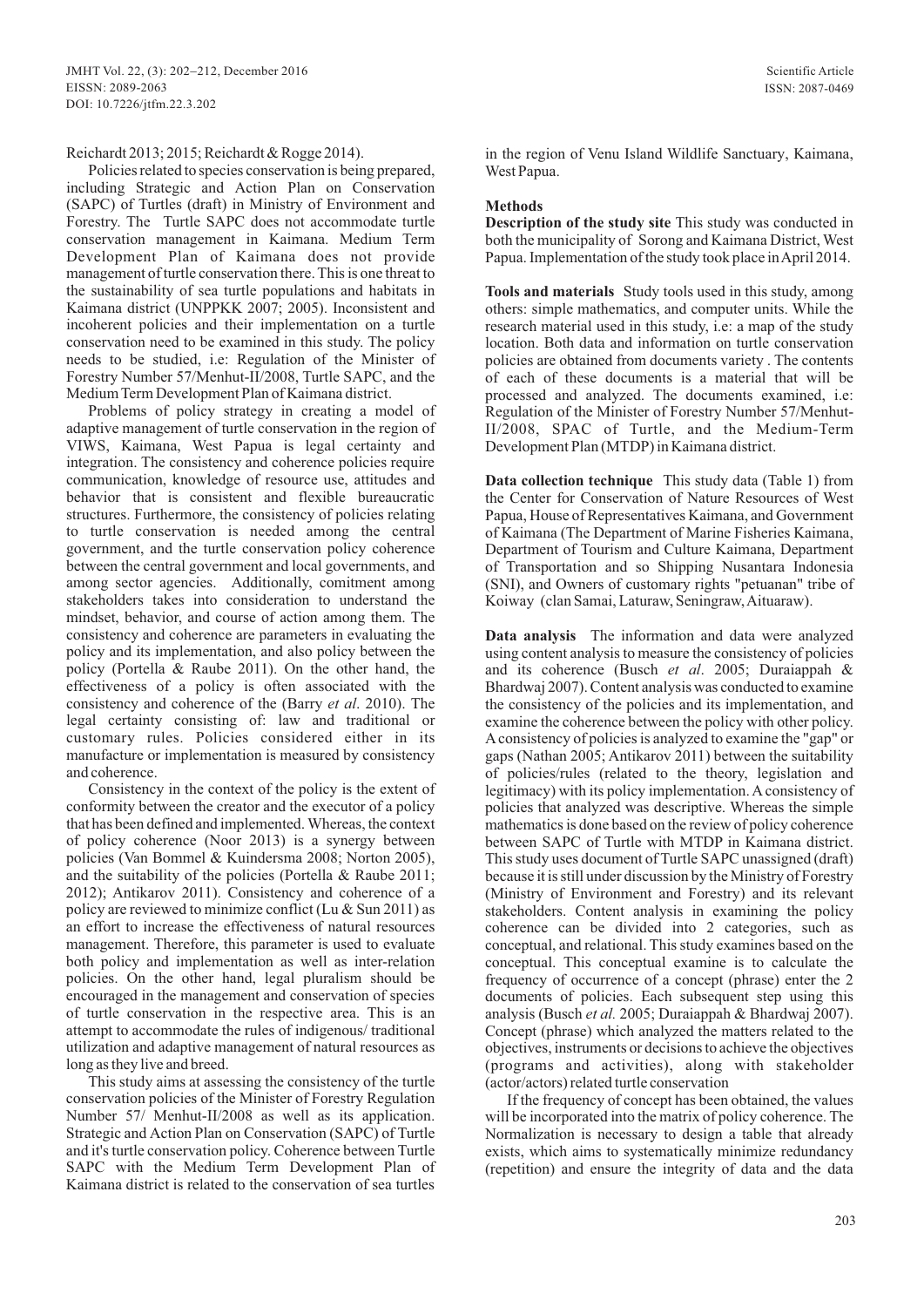| Stakeholder                    | Rights              | Responsibility                          | <b>Returns</b>                               |
|--------------------------------|---------------------|-----------------------------------------|----------------------------------------------|
| The Center for                 | Granting of         | Submit copies of SIMAKSI to relevant    | Everyone who moves in within the region      |
| <b>Conservation of Natural</b> | <b>SIMAKSI</b>      | agencies                                | can be monitored properly                    |
| Resources of West              |                     |                                         |                                              |
| Papua                          |                     |                                         |                                              |
| The Departement of             | Granting of Permit  | Granting permission based on quotas     | Exploiting the potential of the sea does not |
| Marine and Fisheries           | for Fishing         | issued by the competent authority and   | enter the "multi-function block" and does    |
|                                |                     | located outsi de the "multi-function"   | not exceed the carrying capacity of the      |
|                                |                     | block" in VIWS area that enclosed       | region                                       |
|                                |                     | with the blocking map                   |                                              |
|                                |                     | Submit copies of License to relevant    | Licensing incurred will be monitored         |
|                                |                     | agencies                                | along with other parties                     |
|                                |                     |                                         |                                              |
| The Department of              | Granting of Permit  | Granting eco-tourism permission only    | Tourism activities do not enter the          |
| Tourism and Culture            | for Eco-Tourism     | on the tourist block, and religion      | protected block in the region of SMPV        |
| Kaimana                        |                     | against the shrine/old Koiway rate      |                                              |
|                                |                     | ("multi-function block")                | Provides revenue from the tourism sector     |
| The Department of              | Granting of         | Granting permission cruise ship traffic | Cruise ship traffic do not throw garbage in  |
| Transportation and             | permission passes   |                                         | the sea around the region of SMPV            |
| Shipping Nusantara             | through in the      |                                         |                                              |
| Indonesia (Pelni)              | region of VIWS      |                                         |                                              |
|                                |                     |                                         |                                              |
| Owners of customary            | Utilization of      | Granting permission for capture of      | Accommodate activities SASI/nggama           |
| rights "petuanan"              | livelihood, such as | marine life, such as sea cucumbers,     | management of Koiway tribe                   |
| Koiway tribe (clan             | sea cucumbers, and  | Trochus niloticus in the traditional    |                                              |
| Samairauw, Laturauw,           | Trochus niloticus   | block ("multi-function block") of       |                                              |
| Seningrauw, Aituarauw)         |                     | VIWS area                               |                                              |
|                                |                     | The number of biotas that be used and   | Fulfillment the needs of                     |
|                                |                     | sales locations reported                | indigenous/traditional people                |

Table2 Analysis of the rights, responsibility, and stakeholder returns

Modification from Sembiring *et al*. 2010

dependencies. Normalization is done by avoiding 3 Data Anomaly: Update, Insertion and Deletion Anomaly. Furthermore, it is normalized by using the following Equation *[ 1 ]*:

$$
N_{ij} = \frac{n_{ij}}{n_{ij}} \ast \tag{1}
$$

Note: Skor Nij = Rated frequency after normalization, nij = Frequency of certain concepts in the policy (A policy on B policy), nij\* = the highest frequency value that appears in all cells.

After normalization, the degree of coherence (Dk) of each pair is a policy calculated simply by the mathematical equation as Equation *[ 2 ]*:

$$
Dk = \sum i \sum j(1 - Score Nij), and 0 \leq Score Nij \leq 1)
$$
 [2]

The degree of coherence (Dk) is calculated based on the total sum of the values of each row and columns into the cell. The policy coherence matrix indicates how many concepts (in the form of phrases) mentioned in item (time) of a policy text contained in the text of other policies, or vice versa. In the same way, also, the numbers of each row and column

summed. After that, the amount of each policy concept is divided by the greatest concept of these policies. Furthermore, additional rows and columns are added on Policy Coherence Matrix (PCM). The sum of values in rows or columns indicate the degree of coherence of the total phase of every policy debate.

### **Result and Discussion**

**Consistency between policy and its implementation** Regulation of the Minister of Forestry Number P.57/Menhut-II/2008 on Tutorial Strategy and national Species Conservation 2008−2018 (Table 2) as a turtle conservation policy in the execution of turtle conservation management in the area of Venu Island Wildlife Sanctuary (VIWS), Kaimana, West Papua which was found inconsistent. This is due to Conservation Strategy and Action Plan on Conservation (SAPC) of turtle that has been developed since 2010 as its derivative regulation has not been set. On the other hand, this rule has not a combined system which is applicable based consensus/local rules. It is thought to be a cause of threat for turtle population sustainability and habitat that is still going on, including in the region of VIWS, Kaimana, West Papua. These regulations need to be established as a national action strategy on species conservation of endangered species and they are given a very high priority to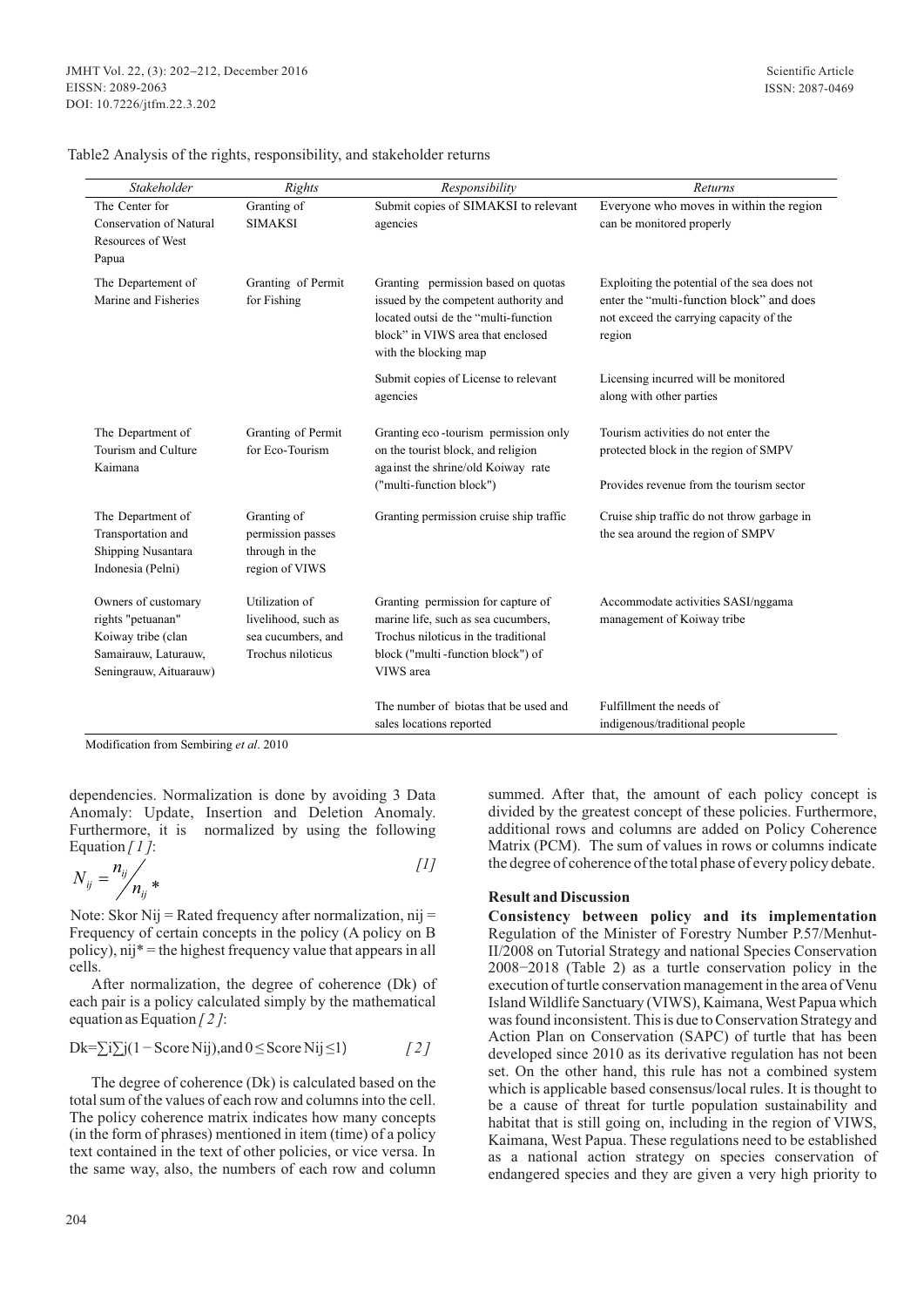| Table 2 The policies of turtle conservation and its implementation in the region Venu Island Wildlife Sanctuary area, Kaimana, |  |
|--------------------------------------------------------------------------------------------------------------------------------|--|
| West Papua                                                                                                                     |  |

| Coordination between stakeholders is still weak.<br>Minister Regulation of<br>Forestry Number<br>Agencies turtle conservation managers respond less well to report problems occurred.<br>P.57/Menhut-II/2008 on<br>The local government has not made a turtle conservation as a reference in formulating regional development.<br>the guideline for Strategi<br>Strategy and Action Plan of turtle conservation nationally unassigned.<br>and Conservation on<br>The absence of facilities for local governments to develop strategies for turtle conservation in the region.<br>There are no incentives for local governments to implement turtle conservation in the region.<br>Species National<br>2008-2018<br>The patrol activities tentatively and sustainable related to the conservation areas most near, i.e: Kumawa<br>Mountains Nature Reserve.<br>Decree of Level II<br>The turtle conservation area has not had its status established spatially.<br>Regional Head of Fakfak<br>The management plan of turtle conservation has not been accommodated relating to the area status of turtle<br>conservation has not established.<br>Number 503/1204 of |
|--------------------------------------------------------------------------------------------------------------------------------------------------------------------------------------------------------------------------------------------------------------------------------------------------------------------------------------------------------------------------------------------------------------------------------------------------------------------------------------------------------------------------------------------------------------------------------------------------------------------------------------------------------------------------------------------------------------------------------------------------------------------------------------------------------------------------------------------------------------------------------------------------------------------------------------------------------------------------------------------------------------------------------------------------------------------------------------------------------------------------------------------------------------------|
|                                                                                                                                                                                                                                                                                                                                                                                                                                                                                                                                                                                                                                                                                                                                                                                                                                                                                                                                                                                                                                                                                                                                                                    |
|                                                                                                                                                                                                                                                                                                                                                                                                                                                                                                                                                                                                                                                                                                                                                                                                                                                                                                                                                                                                                                                                                                                                                                    |
|                                                                                                                                                                                                                                                                                                                                                                                                                                                                                                                                                                                                                                                                                                                                                                                                                                                                                                                                                                                                                                                                                                                                                                    |
|                                                                                                                                                                                                                                                                                                                                                                                                                                                                                                                                                                                                                                                                                                                                                                                                                                                                                                                                                                                                                                                                                                                                                                    |
|                                                                                                                                                                                                                                                                                                                                                                                                                                                                                                                                                                                                                                                                                                                                                                                                                                                                                                                                                                                                                                                                                                                                                                    |
|                                                                                                                                                                                                                                                                                                                                                                                                                                                                                                                                                                                                                                                                                                                                                                                                                                                                                                                                                                                                                                                                                                                                                                    |
|                                                                                                                                                                                                                                                                                                                                                                                                                                                                                                                                                                                                                                                                                                                                                                                                                                                                                                                                                                                                                                                                                                                                                                    |
|                                                                                                                                                                                                                                                                                                                                                                                                                                                                                                                                                                                                                                                                                                                                                                                                                                                                                                                                                                                                                                                                                                                                                                    |
|                                                                                                                                                                                                                                                                                                                                                                                                                                                                                                                                                                                                                                                                                                                                                                                                                                                                                                                                                                                                                                                                                                                                                                    |
|                                                                                                                                                                                                                                                                                                                                                                                                                                                                                                                                                                                                                                                                                                                                                                                                                                                                                                                                                                                                                                                                                                                                                                    |
|                                                                                                                                                                                                                                                                                                                                                                                                                                                                                                                                                                                                                                                                                                                                                                                                                                                                                                                                                                                                                                                                                                                                                                    |
| 1991 and Decree of the<br>Coordination between stakeholder has not been done to respond to and anticipate problems that arise in the                                                                                                                                                                                                                                                                                                                                                                                                                                                                                                                                                                                                                                                                                                                                                                                                                                                                                                                                                                                                                               |
| Minister of Forestry<br>conservation area and its surroundings.                                                                                                                                                                                                                                                                                                                                                                                                                                                                                                                                                                                                                                                                                                                                                                                                                                                                                                                                                                                                                                                                                                    |
| The central government has limited funding for the management of the turtle conservation area.<br>Number SK                                                                                                                                                                                                                                                                                                                                                                                                                                                                                                                                                                                                                                                                                                                                                                                                                                                                                                                                                                                                                                                        |
| $783/Menhut-II/2014$<br>Turtle as migrant animals found not only occupy of Venu Island Wildlife Sanctuary area.                                                                                                                                                                                                                                                                                                                                                                                                                                                                                                                                                                                                                                                                                                                                                                                                                                                                                                                                                                                                                                                    |
| Protection conducted on marine life including fish group (include turtles) throughout the Regional Waters<br>The Regional Regulation.                                                                                                                                                                                                                                                                                                                                                                                                                                                                                                                                                                                                                                                                                                                                                                                                                                                                                                                                                                                                                              |
| Conservation Area of Kaimana.<br>of Kaimana Number 4                                                                                                                                                                                                                                                                                                                                                                                                                                                                                                                                                                                                                                                                                                                                                                                                                                                                                                                                                                                                                                                                                                               |
| Year 2014 on the<br>The marine area in the region Venu Island Wildlife Sanctuary is a "multi-function block", particularly around                                                                                                                                                                                                                                                                                                                                                                                                                                                                                                                                                                                                                                                                                                                                                                                                                                                                                                                                                                                                                                  |
| the Island Venu.<br>Regional Marine                                                                                                                                                                                                                                                                                                                                                                                                                                                                                                                                                                                                                                                                                                                                                                                                                                                                                                                                                                                                                                                                                                                                |
| Conservation Area in<br>Implementation of SASI/Ngamma management accommodated as traditional use, such as sea cucumbers,                                                                                                                                                                                                                                                                                                                                                                                                                                                                                                                                                                                                                                                                                                                                                                                                                                                                                                                                                                                                                                           |
| Trochus niloticus, and Turbo marmatus.<br>Kaimana                                                                                                                                                                                                                                                                                                                                                                                                                                                                                                                                                                                                                                                                                                                                                                                                                                                                                                                                                                                                                                                                                                                  |
| Mapping of customary rights " <i>petuanan</i> " to accommodate the proposed ownership by tribes and clans.                                                                                                                                                                                                                                                                                                                                                                                                                                                                                                                                                                                                                                                                                                                                                                                                                                                                                                                                                                                                                                                         |
| "Old graveyard" or "Sacred graveyard" of the tribe Koiway on the island need to be considered in the                                                                                                                                                                                                                                                                                                                                                                                                                                                                                                                                                                                                                                                                                                                                                                                                                                                                                                                                                                                                                                                               |
| management of konservasi penyu in VIW area.                                                                                                                                                                                                                                                                                                                                                                                                                                                                                                                                                                                                                                                                                                                                                                                                                                                                                                                                                                                                                                                                                                                        |
| The use of "gillnets" and the compressor is not allowed in the utilization of fish and marine life.                                                                                                                                                                                                                                                                                                                                                                                                                                                                                                                                                                                                                                                                                                                                                                                                                                                                                                                                                                                                                                                                |

preserve. One of the national species conservation is the conservation of sea turtles.

Funding for turtle conservation in VIWS area, Kaimana, West Papua, is considered inadequate to support the activities in monitoring the turtle population that has been done so far. Funding turtle conservation management gained through the management of traditional knowledge (SASI/Nggama), adopt a turtle conservation management, and conservation and environmental management to support the funding sources for the development of Kaimana. In addition, adaptive management of sea turtle conservation, among others: the protection and development of the turtle nesting habitat, banning the use of "trawling/gill net", preventing the destruction of coral reefs and seagrass, empowerment community related to environmentally sound management. Effective management strategies for the management of turtle conservation, including the protection of turtle nesting, limiting fishing technologies and interventions that can reduce the rate of extinction, and provide closure of fisheries catch temporal space for the recovery of the resources available (Benson *et al.* 2007a, Benson *et al* 2007b, Bailey 2012, Gjertsen *et al*. 2012, Tapilatu *et al.* 2013). Thus, It is necessary policy and implementation, and or policy between the policy, which in its decision-making mechanism is capable of bridging the turtle conservation management.

Therefore, the allocation of funds from both local

governments as well as from NGOs as conservation international Indonesia corridor Kaimana (CII-CK) is outlined in the form of a memorandum of understanding (MOU). The MOU was done in regards to backup of Kaimana marine conservation area (KMCA) and supported by the regional regulation (RegionalReg) Number Kaimana 4 Year 2014. While the technical implementation unit (TIU) center for conservation of natural resources of West Papua (CCNRWP), division chief of staff manokwari region II, Region IV Kaimana Conservation section, is the central government as an extension of the authority of the Ministry of Forestry c.q. directorate of forest protection and nature conservation (now Directorate of Conservation of Natural Resources and Ecosystems) as a turtle conservation management institution. funding is allocated only to fund patrol in the area of kumawa mountains nature reserve (Kaimana district) and in the area of fakfak mountains natural reserve (Fakfak). The activities are to be done 3 times a year with the funding of each period of IDR16,000,000.

In-depth interviews concerning turtle conservation management institutions, i.e: CCNRWP, shows that there has been no allocation of funds for turtle conservation in the area of Venu Island Wildlife Sanctuary. It is due to the fact that this respective area of conservation is not a priority (area of existing stipulation) for the management of conservation area in West Papua, including the turtle conservation itself. Therefore, "the shared-secretariat" of the CCNRWP,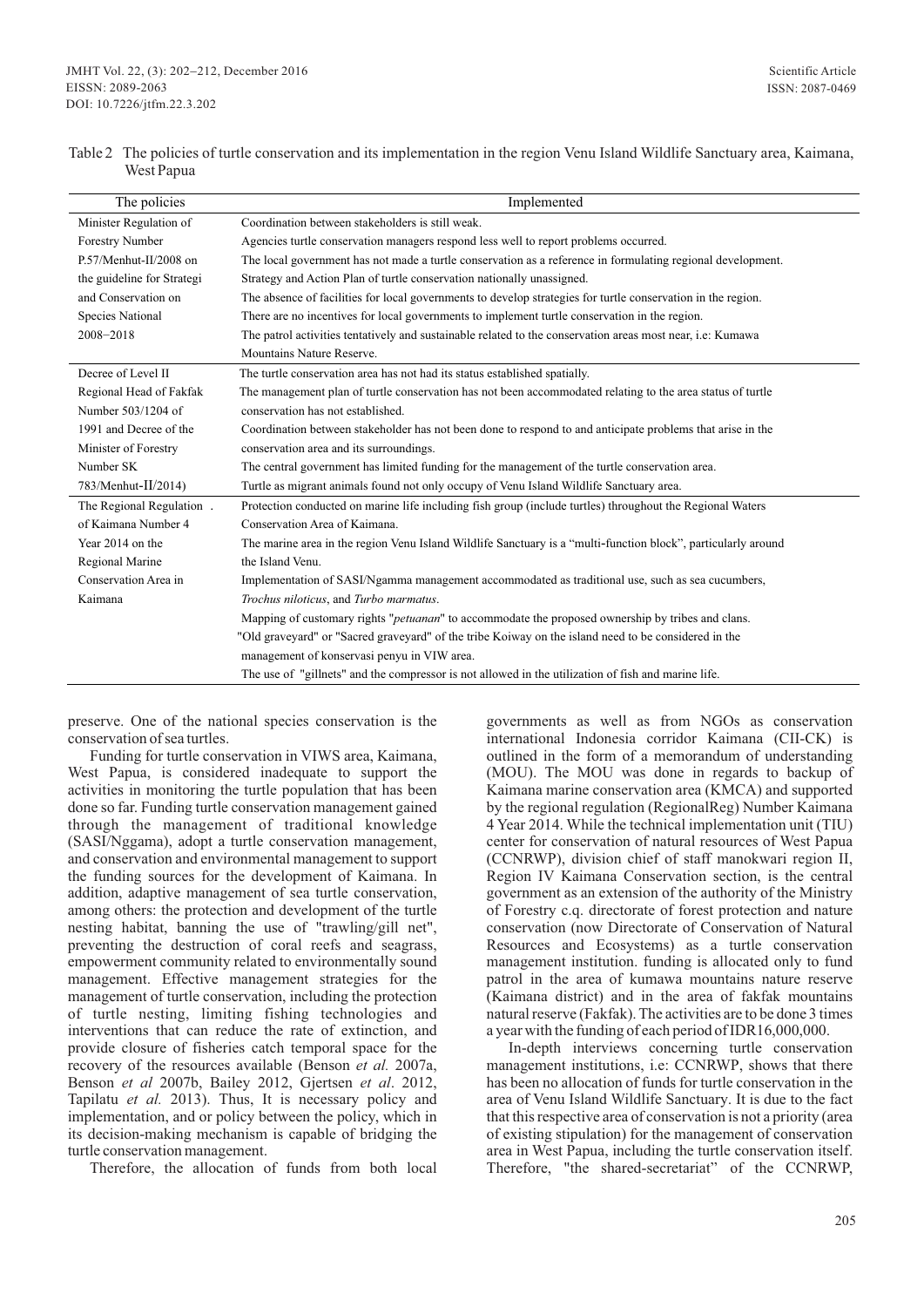

Figure 1 Mapping of "*petuanan*" of the tribe Koiway based on clans in the district Buruway, Kaimana, West Papua.

Department of Marine and Fisheries Kaimana, NGOs CII-CK, and representative of customary rights of tribal Koiway" has supported the implementation turtle population monitoring since 2009−2014.

Decree of Second-Level Regional Head (Regent) of Fakfak in 1991 is a policy for reviewing area of Turtle Natural Reserve and surrounding areas, and the Decree of the Ministry of Forestry in 2014 as a policy for the appointment of protecting the area of the provincial jungle of Papua and West Papua. The area of Venu Island Wildlife Sanctuary has become a part of the forest areas protection. The process of setting the area of VIWS as an area of turtle conservation has gone backward. The weakness progressed through, among others, is the lack of coordination among stakeholders in anticipating turtle conservation management, yet has the Turtle Conservation Management Plan, for the central government has limited funding.

Kaimana Regional Regulation Number 4 Year 2014 is the policy that governs the provisioning area of KMCA in Kaimana. Area of VIWS has wider waters of its land, mostly located in the KMCA. The water area of the core zone made KMCA. On the other hand, SASI/Ngamma Management in the traditional use by indigenous peoples, such as cucumbers, *Lola*/*Trochus niloticus*, and *Turbo marmoratus*. Therefore the mapping of customary rights called "*petuanan*" in the area of VIWS should be regulated in regard to controlling the state over the "ownership" of local tribes and clans. Distribution of ethnic groups residing in the Kaimana District is a cultural kinship bird's head of Papua (Figure 1). The area of VIWS also at customary rights (*petuanan*) Koiway Tribes in the area of Buruway with each Clan (Figure 2). "Ownership" on area of VIWS is Koiway tribe led by clan Aituraw as a representative of the King Commission, and clans (Seninggrauw, Samairauw, and Latuarauw). On the other hand, the area of VIWS found their "old graveyard" or relatives to the Koiway Tribe, turtles are often caught up in the "gillnets" and the use of compressors in the utilization of marine organisms, as well as cruise ship traffic.

The problems in managing the conversion of this turtle are weak coordination among organizational/institutional parties related to the conservation of sea turtles. Lack of coordination prior to the year 2009 has led to degradation of turtle populations. In 2011 the fourth stakeholder-initiated in forming "shared-secretariat", for monitoring the turtle population. The results of joint activities indicate that green turtle nesting population trends increased (Figure 3). Other problems in implementing the conservation of turtles in turtle conservation Area of VIWS is not used as a priority for both central and local government. This suggests the presence of inconsistencies in the implementation of its policies. Most of the stakeholders have not made the turtle conservation efforts, as a priority to support economic development.

On the other side of the waters around area of VIWS found to also contain oil and potential gas. On the one hand, this is the area of VIWS traffic Bryde's whales, and dolphins. Furthermore, enforcement of law is powerless relating to the collection of marine life, especially sea cucumber. This is done merely using custom rules (the role of use). As for legal sanctions, i.e. compensation in cash or building homes based on the sale value of the fishing results. Depth interviews for information relating to sales *T. niloticus* and *T. marmoratus*, is done without permission (illegal). Transportation uses fishing vessels with the ultimate goal of Surabaya. On the other hand, their illegal poaching activities for flying fish eggs around the VIWS water area of Collaboration requires a commitment by learning together under the authority, roles,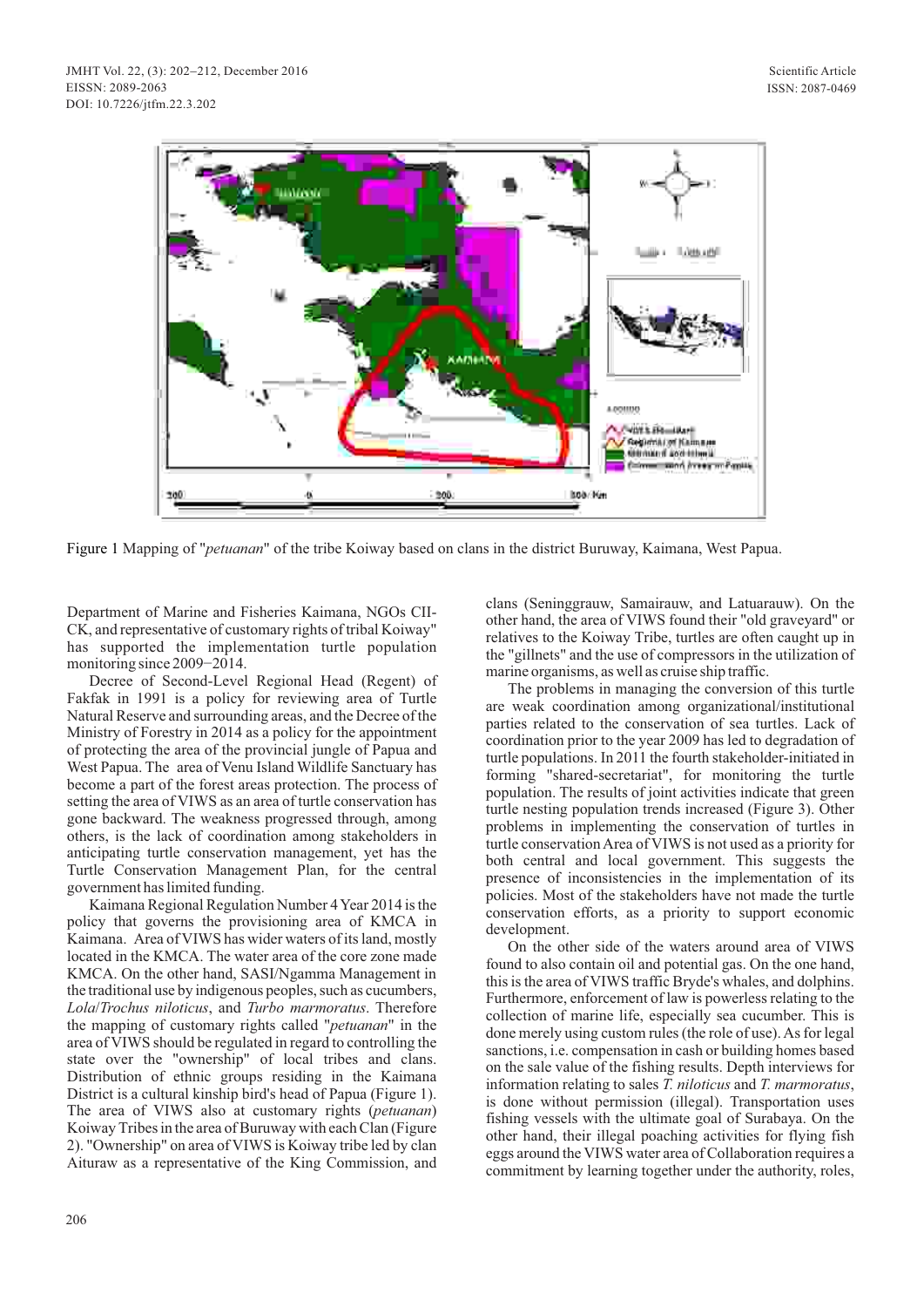| Working unit         | Type of planning | Drafter                                   | Evaluator                          | Certifier                               |
|----------------------|------------------|-------------------------------------------|------------------------------------|-----------------------------------------|
| Board of             | <b>RUP</b>       | <b>Board of Directors</b>                 | BOD & Supervisory Board            | Ministry of Environment                 |
| directors            |                  |                                           |                                    | and Forestry                            |
|                      | <b>RJP</b>       | <b>Board of Directors</b>                 | BOD & Supervisory Board            | Minstry of State -owned                 |
|                      |                  |                                           |                                    | Enterprises                             |
|                      | <b>RKL</b>       | <b>Board of Directors</b>                 | <b>BOD &amp; Supervisory Board</b> | Ministry of Environment<br>and Forestry |
|                      | <b>RKT</b>       | <b>Board of Directors</b>                 | BOD & Supervisory Board            | Ministry of Environment<br>and Forestry |
|                      | <b>RKAP</b>      | <b>Board of Directors</b>                 | BOD & Supervisory Board            | Minstry of State -owned<br>Enterprises  |
|                      | R <sub>O</sub>   | President Director/Head of<br>Agency/KSPI | RKAP Team                          | Director of Finance                     |
| Regional<br>division | <b>RUP</b>       | Head of Regional Division                 | Head of PP                         | <b>President Director</b>               |
|                      | <b>RJP</b>       | Head of Regional Division                 | Head of PP                         | <b>President Director</b>               |
|                      | <b>RKL</b>       | Head of Regional Division                 | Head of Forestry                   | Governor                                |
|                      |                  |                                           | Department of Province             |                                         |
|                      | <b>RKT</b>       | Head of Regional Division                 | Head of Forestry                   | Director of Finance                     |
|                      |                  |                                           | Department of Province             |                                         |
|                      | <b>RKAP</b>      | Head of Regional Division                 | Head of PP                         | Director of Finance                     |
|                      | R <sub>O</sub>   | <b>Bureau Chiefs</b>                      | Head of PP                         | Head of Regional Division               |
| <b>KPH</b>           | RPHL/RPKH        | Head of Planning Section                  | Head of Planning Bureau            | Head of Regional Division               |
|                      | <b>RJP</b>       | Head of KPH                               | Head of Planning Bureau            | Head of Regional Division               |
|                      | <b>RTT</b>       | Head of KPH                               | Head of Planning Section           | Head of Regional Division               |
|                      | <b>RKT</b>       | Head of KPH                               | Head of Planning Section           | Head of Regional Division               |
|                      | <b>RKAP</b>      | Head of KPH                               | Head of Planning Bureau            | Head of Regional Division               |
|                      | <b>RO</b>        | Section Chief of Forest                   | Vice Chief of KPH                  | Head of KPH                             |
|                      |                  | Management                                |                                    |                                         |

## Table 2 Type of planning, drafter, evaluator, and certifier of planning documents in Perum Perhutani

and functions, as well as responsibilities of each stakeholder (Table 2).

The study reveals a lack of coherence between turtle SAPC with MTDP of Kaimana District as local warlords. The lack of coherence is caused by a double approach or a different orientation between the sea turtle conservation plan and the regional development plan. The construction area is more focused on "economic growth", rather than conservation management, such case can boost economic growth. It is seen by various statements about what programs and activities such as increased production and plantation forestry, forestry and fisheries, and mining and energy. On the one hand, local development is oriented to aquaculture and tourism.

Based on this analysis, MTDP of Kaimana District already accommodates the principle of conservation of the environment, but it does not accommodate the context of turtle conservation in local development plans. It is to be scrutinized, due to increased production of capture fisheries, forestry and plantation, exploration and exploitation, mining and others can result in problems that are no longer environmentally friendly to the conservation of sea turtles. This could potentially increase the conflict of interest in the utilization of natural resources. This entails the integration of policies that are able to combine economic development framed by turtle conservation in area of VIWS, Kaimana, West Papua.

World Conservation Union based on IUCN, categorizes all types of turtles in the world as endangered species (IUCN 2006 in Webb 2008). Turtles are classified into sea reptiles

that immigrate and can survive very long (Stacey *et al*. 2012a, 2012b), for coastal communities across Indonesia have an ecological role. The role of the interest sub-system, economic and cultural is also important (Harteti *et al.* 2014 Karman 2008; Harteti 2013; Harteti *et al.* 2014). Therefore, the management of mega-fauna takes into account social, cultural, economic context, and the wider political relating to operations performed in its management (Champbell 2010). The success of turtle conservation requires the existence of good supports by stakeholders on policy, among other things: legal certainty, communication within the network, and incentives. Legal certainty is correlated to both formal and non-formal formal laws (customs rules/agreements). Communication in the network at both national and international levels deals with financing incentives and awards as a trade off. Action research on turtle conservation should be implemented more systematically and focused through a derivative policy. The derivative action research is a SAPC of turtles. The turtle SAPC includes, among others: general policy, the necessary conservation measures, targets to be achieved in the next year, and stakeholders, have a common goal at turtle conservation management. On the other hand, turtle conservation measures require the allocation of the funds obtained from the central and local governments and other funding sources.

Appointment area of VIWS, Kaimana, West Papua is a part of forest protection area based on the Minister of Forestry Degree Number SK 783/MENHUT-II/2014. Appointment area of VIWS is based on the value of distinctiveness/uniqueness area devoted to the protection of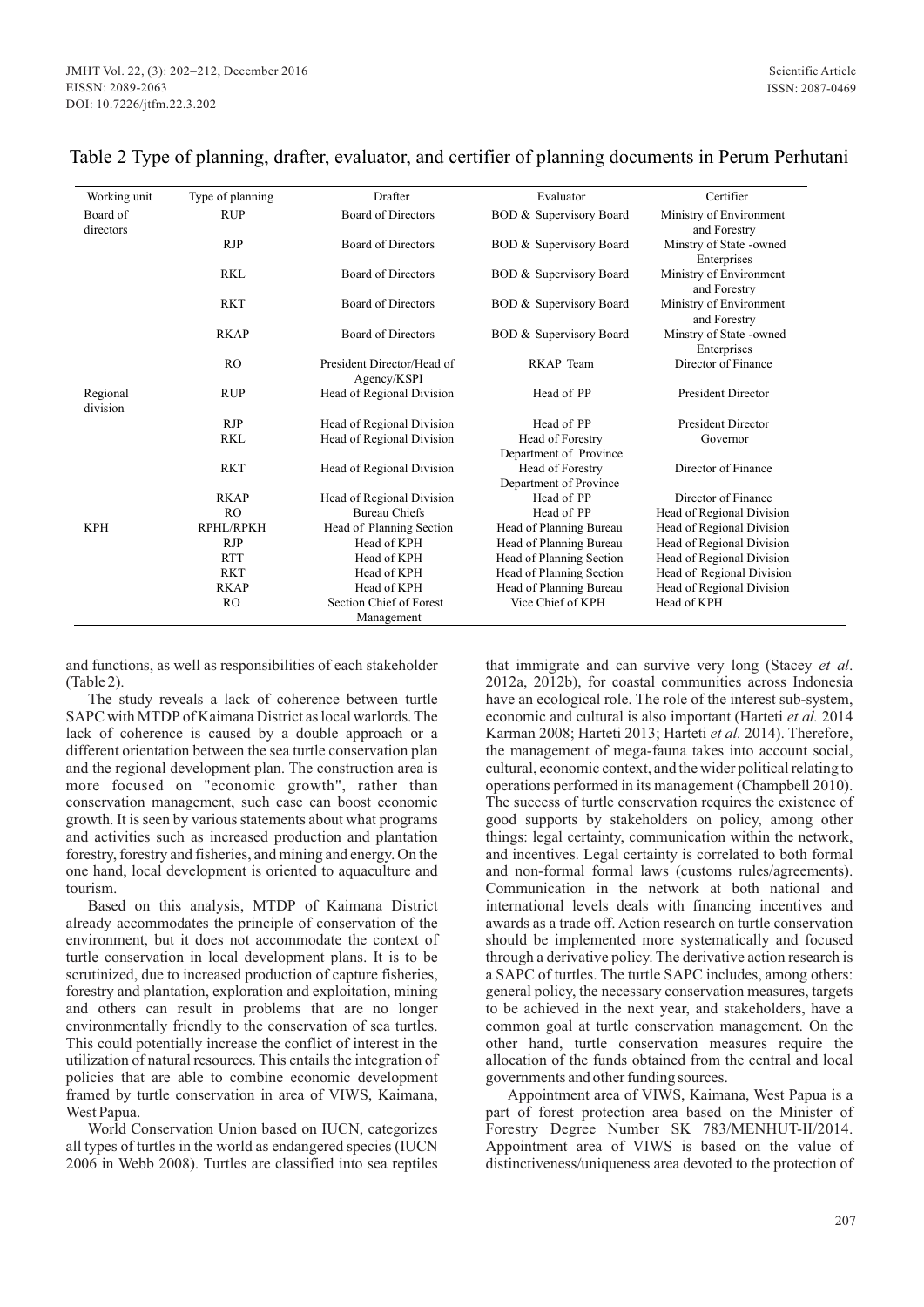

Figure 2 The development of green turtles nesting of 2009−2014 in the region Venu Island Wildlife Sanctuary, Kaimana, West Papua.

the population and nesting habitat (Wahyono *et al.* 1992). On the other hand, the exist od publish activities through their customary/traditional is interacting in the area of VIWS. Such interactions are not only related to the utilization of natural resources but also to the emotional as original ethnic of Koiway region. While the phenomenon of adaptive management over the Area of VIWS concerns the turtle conservation in the absence of an agreement as money turtle conservation management efforts involving partners (indigenous/traditional and local stakeholders).

Management of turtle conservation in the area of VIWS, Kaimana, West Papua, has not been carried out effectively and efficiently in the adaptive management of turtle conservation. During this time, the consistency and coherence of the policy are not accommodated turtle conservation management. Turtle conservation policy, relating to these arrangements, for the welfare of the surrounding community in a sustainable manner. This is due to the absence of mutually supporting policies integrated into good management of the central government and local government. Integration policy in cooperating the area of VIWS, is accommodated in the Ministerial Regulation Number 85/Menhut-II/2014 on procedures for cooperation in nature reserve area (NRA) and nature preservation area (NPA). Policy consistency in the management of natural resources is determined in, among others: the perception of stakeholders and regional government (Harahap *et al.* 2015) as well as public awareness (Hasani 2012). Besides that, other policies related to sea turtle populations and their habitats can support policy integration in the sustainability of sea turtle conservation and environmental conditions in Area of VIWS. The policy will be needed to improve the system of natural resources management, and the condition of the coastal environment (Cicin- Sain & Knecht 1998), and integration policies (Pomeroy 2012). Therefore, the management of VIWS area is expected not only for the protection of turtle ecosystems concerning both population and habitat, but also their cultural connectedness with the management of biodiversity and its application of the law effectively. The integration of natural resource management systems required the existences of their connectedness with the local cultural studies, and management using the

application of the law or with another effective way (Portman *et al*. 2012).

The management of VIWS area has been done to conserve turtle populations and their habitats, but have not been accommodated in the welfare of society as a revenue management system part of the ecosystem. Management area of turtle conservation does not yet have a formal document about management plan and block division management in determining the priority of management. Therefore, this case is found not only in the management of turtle conservation in the area of VIWS. In general, the implementation of policies in the management of natural resources carried out by the member states, developing countries, have not reached the target management yet (Makinde 2005).

Management of turtle conservation in area of VIWS was carried out because of legal certainty in establishing communication as coordination, support resource management, attitude and behavior of each stakeholder as a commitment in co-management, and bureaucratic structures which were not flexible in shared learning. Communication between stakeholders as a factor essence (core) for the implementation of policy and co-ordination in the management of turtle conservation is crucial in the area of VIWS. Resources to be treated with the knowledge are wisdom in their implementation and limitations caused by lack of budget allocation (of funds). It makes no consistent implementation of the policy of every stakeholder involved in the management. An attitude in regard to the commitments reflects a positive mental attitude. This can cause inconsistency in influencing the behavior that is consistent with this attitude, as the commitment of the stakeholders is responsible for implementation to the success of a good policy. On the other side, law enforcement shows their attitude and inaction of the law enforcement agencies as well as local government administrators, for violations and crimes against the management of natural resource conservation. The area of VIWS is determined by consideration of the peculiarities of the region and the use of which has long conducted local community. The bureaucratic structure is one inhibiting factor in the realization of strategic guidelines and turtle conservation plans. The central government through the Ministry of Forestry (Ministry of Environment and Forestry) has a moral responsibility for the sustainability of sea turtle conservation in the area of VIWS and Kaimana District who allegedly have 4 species of turtles (green turtles, hawksbill, olive ridley turtles, and leatherbacks), as mandated in the Ministry Regulation of Forestry Number P.57/Menhut-II/2008, and Turtle SAPC (draft). The implementation of policies that are inconsistent because of the bad condition (Edwards1980), i.e: communication, resources, attitudes, and bureaucratic structure. On the other side, this aspect requires clear definitions relating to the competence and role together based on a hierarchical structure that allows minimizing conflict within institutional coordination (Portela & Raube 2011).

"Shared-sectarian/ad hoc committee" is needed as the process of establishing a forum for collaboration in the management of turtle conservation. The role of collaboration is needed in the management of natural resources (Purnomo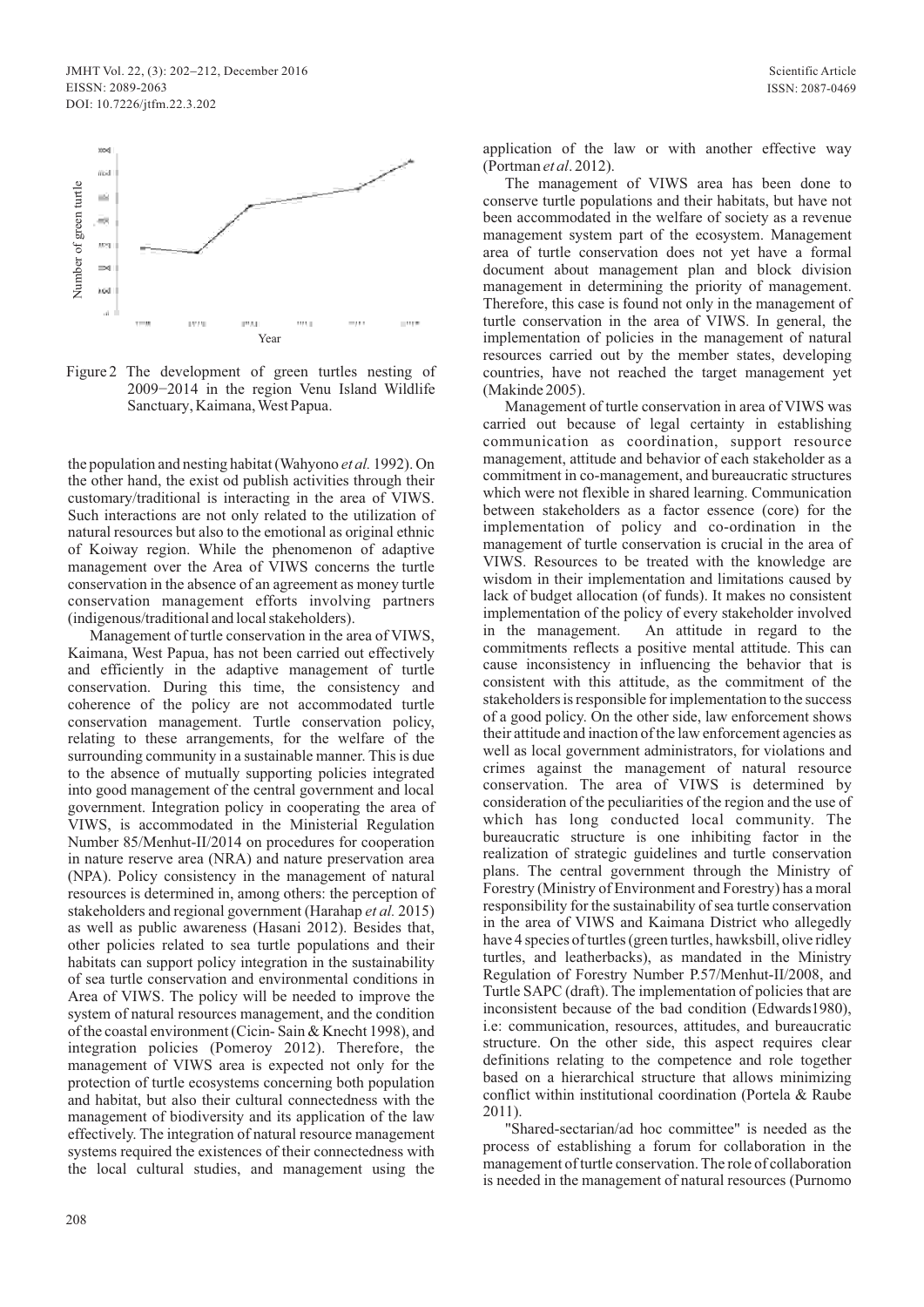*et al.* 2014a; 2014b). The initial stages of the process of collaboration in the management of turtle conservation in the area of VIWS are strengthening turtle conservation management institution (CCNRWP institution) as the embodiment of "management authority multi-stakeholders". The agency serves to connect the management institutions and other key stakeholders. The next stage of CCNRWP consolidation together with non-government organizations (CII-CK) and local governments (Departement of Marine and Fisheries of Kaimana, and the Department of Tourism and Culture of Kaimana). Their role is to conduct collaborative approach in the management of turtle conservation in the area of VIWS, Kaimana, West Papua. On the other hand, they need to do the identification of the growing issues, in the form of work programs and activities of the international turtle conservation manager. Terms to be a member of secretariat of the "forum" before "management authority multi-stakeholders" must have integrity and professionalism (the independent), which is not a better member of the institutional managers and other key stakeholders. "Management authority multi-stakeholders" become part of the institutional structure of the manager as container integrity of turtle conservation and management policies. The secretariat has the ability to facilitate meetings, to provide administrative services, to prepare materials coordination, to distribute, and to publish agreement results to the stakeholders concerned. The secretariat operational costs can be obtained from the institutional managers, other key stakeholders, and the other legitimate funding sources.

Action research on the turtle conservation in the area of VIWS, Kaimana, West Papua, shows that the management institution requires a collaborative approach with other relevant stakeholders. The coherence of the 2 policies can provide space for the management of turtle conservation in Kaimana. On the other hand, the policy coherence can accommodate the establishment of institutions of sharedmanagement flexible as a collaborative approach to turtlebased management. "Management authority multistakeholders" is one solution to its management, which can do the negotiation process by involving stakeholders in decision-making and development agreements. Management institution in the management of natural resources can make negotiation process involving all relevant stakeholders (Sembiring *et al.* 2010), and also decision-making in the development agreement (Borrini 1996). "Management Authority Multi-stakeholder" requiring the model and protocol negotiation mechanisms must be built first based on the location of the implementation. Mechanism model and negotiation protocol requires:

- 1 Emphasis on the interests and needs, not on the positions or facts.
- 2 More persuasive than the opposition.
- 3 Has commitment as the foundation of the collective agreement than dispute resolution.
- 4 Constructive communication (de Nooy 2013) to develop collective learning rather than negative criticism and strengthen the arguments of each party.
- 5 The achievement of long-term settlement of disputes because each party has the common commitment.
- 6 The use and exchange of constructive information.
- Have the high-level facility.

Consistency and coherence in the management of turtle conservation policies require the participation of stakeholders starting from planning, action, monitoring, and reflection/evaluation based on defined objectives or strategies. Natural resource management approaches imply the participation of stakeholders in the planning stage, actions, monitoring, and reflection/evaluation (Waterman *et al.* 2001). Consistency and coherence management policy on turtle conservation requires a collective learning in management actions (functions of study, policy development and implementation, political limitations in the design representation, and limited funding), accommodate changes (knowledge of the biophysical, legal, institutions and regulations or social consideration) in improving its management. It requires the turtle conservation adaptive management as a systematic and reliable approach in learning, both outcomes, and feedback in his causal loop. Adaptive management is one of the natural resource management in a systematic and reliable approach to learning outcomes and feedback from management actions, accommodating change and improving management (Walters 1986; Purnomo & Mendoza 2011; Purnomo 2012). The adaptive management is an act of the beginning of the party's involvement in the continuous learning process by turtle conservation managers. Implementation activities can not be separated from the functions of research (Bormann *et al.* 2007), and the regulatory/policies (Purnomo *et al.* 2009; Williams 2011).

The consistency and coherence of this policy need to be integrated into building a model of adaptive management in the Area of turtle conservation VIWS. Criteria required (William 2011), among other things are stakeholder involvement and support, the ability to reach resource management objectives, the assessment and monitoring information, consistent implementation with applicable law.

As for the involvement of stakeholders in the integration phase, include ability to actively involve in local activities, identify the key information, identify existing and potential leaders, garner the support of local leaders, collect data, identify problems and needs, assess the existing organization, initially form local groups.

So the adaptive management of community-based turtle conservation makes the role and presence of stakeholders are:

- 1 Opportunities for local communities to evaluate their own resources based on their own early experiences.
- 2 Local community becomes a major part of making plans and decisions.
- 3 The local communities become a major player in the implementation.
- Local communities have stronger role in decisionmaking and implementation process.

Adaptive management policies on the area of VIWS turtle conservation is in need of an integrated coastal management. This is necessary as the coastal management system to address human behavior and protect the functional integrity of both land and marine ecosystems. It is aimed at achieving sustainable development in a coastal region.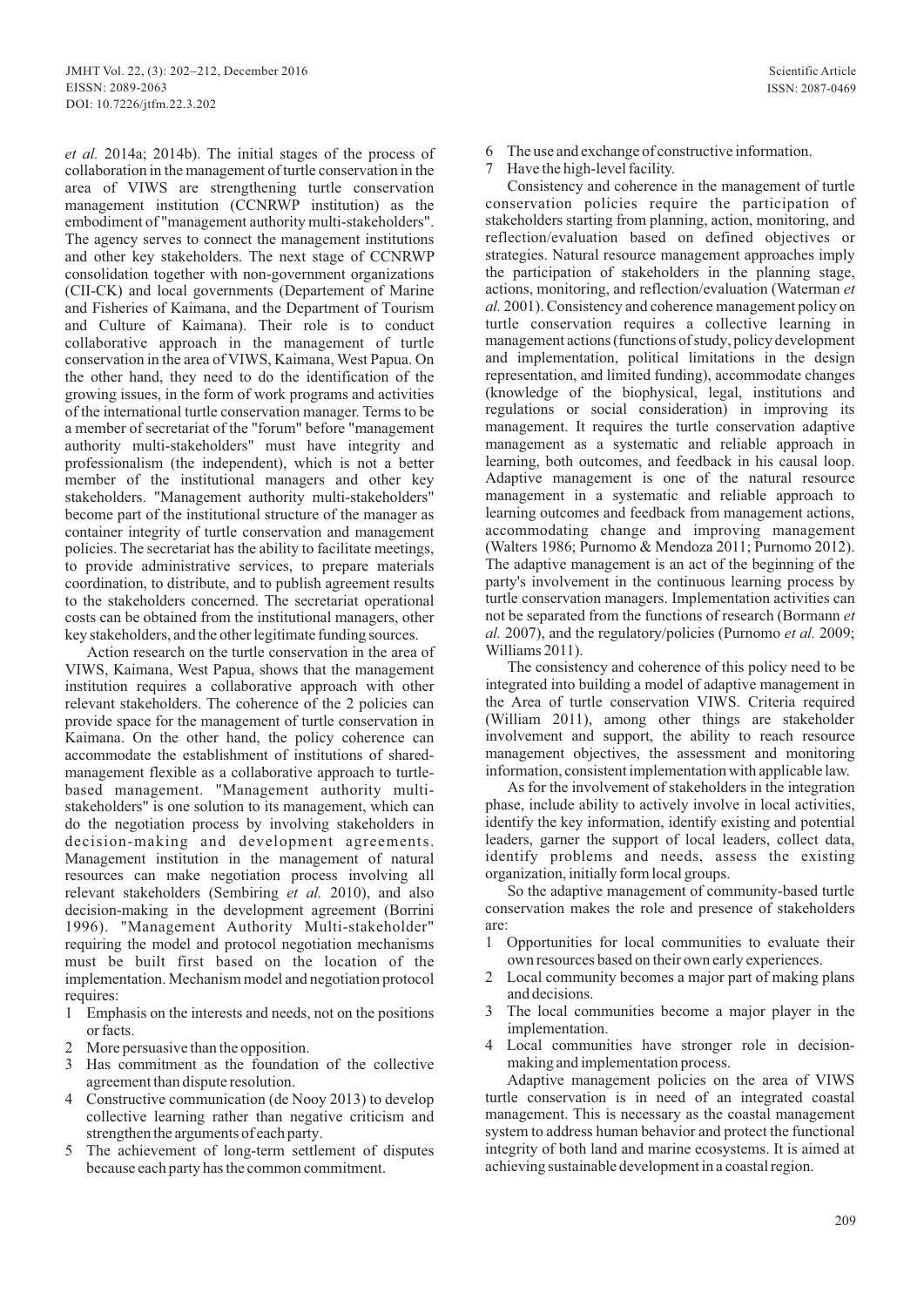**Policy coherence between turtle conservation with other policies** Policy coherence (Table 3) among Kaimana MTDP with Turtle SAPC was found 156 times their concept (in the form of a phrase) on the objectives, instruments/procedures, and actors. While policy coherence between Turtle SAPC with Kaimana MTDP found 491 times their concept. The degree of policy coherence (Table 4) among the policies being compared results in 0.7. This shows that the percentage of coherence between the policy is 70%, and the percentage of non-coherency is 30%. Non-coherency worth 30% of the policy is the contribution of Turtle SAPC. As for the ranking values (columns and rows) is 2, indicating that the turtle SAPC is not represented as a whole in its medium Kaimana district. Thus, regional development of Kaimana district has not considered the turtle conservation as an important issue that can provide social welfare. Therefore, the policy of Kaimana MTDP to Turtle SAPC has shown that the Kaimana regional development based solely on the concept of "environmental preservation". So Kaimana regional development yet has specific concepts related to "turtle conservation" or "protection of turtle population and its habitat".

This study shows that there is a coherent policy between Turtle SAPC in the water area. This is due to the different approaches between turtle conservation plans and the local development plan. Kaimana government is more oriented to "economic growth" rather than to the turtle conservation. On the other hand, Kaimana government also drew attention to "environmental preservation", in the form of Kaimana area of water conservation and socialization activities on the environment. Kaimana local governments have not paid serious attention to the turtle conservation management guidelines established due to the strategy and action plan for the conservation of sea turtles as a reference. On the one hand, the area of VIWS has not been designated/ special set. It is still the appointment of provincial forest protection of the area. On the one hand, the area of VIWS has potential conflicts in its management concerning interested stakeholders, prior to the appointment of the area. This entails negotiation and collaboration among stakeholders with consistent care and commitment, in regard to turtle

conservation and sustainable economic development in Kaimana district. On the one hand, the existence of turtles provides one indicator of a healthy local water condition. On the other hand, this may affect biodiversity, both in quantity and quality of fish and marine life. Such conditions help their subsistence of Kaimana community (e.g.: an increase in people's income and meet protein requirements, etc.).

Both of these policies have not accommodated community rules on local/traditional developed in the community in the use of turtle eggs and body, as well as how many people are taking, how long retrieval time, and for what requirement. The results showed that taking turtles eggs and body parts is done to meet the needs of protein, public revenues, build and repair houses, and send children to school. Income communities at least every 2 weeks instead of 2 people who took the turtle eggs and body parts, each of which can get the sale price IDR1,000,000. The selling price of turtle eggs is IDR5,000. Turtle egg collection leaves 25 eggs per nest (not allowed to take everything).

Things that need to be communicated in collaboration with co-operation in NRA and NPA based on the Area of cooperation Ministerial Regulation Number 85/Menhut-II/2014 is the cooperation regulation in NRAand NPA. Legal certainty about the appointment of the Area of turtle conservation can combine economic development with a turtle conservation oriented to block division management is based on ecological distinctiveness turtle habitat, and traditional use is made public with the prevailing system.

Policy coherence between Turtle SAPC and Kaimana MTDP in the future need to pay attention to the sea turtle conservation policy integration with the local community/traditional as the primary basis within the framework of the analysis. It is necessary to consider the things that can be accommodated due to chain termination incomes. The analytical framework should consider strategies to respond to the growing population of sea turtles and their habitats, the practical aspects of the turtle conservation policy, adaptation and development, and security resources. Implementation of the policy on special designation Area of (turtle conservation management) needs their guidance on the practical implementation of integration policy coherence of turtle conservation management in the

Table 3 The matrix on the coherence of policies based on how much (time) concept of a policy text contained in the text of other policies

|                                    | $\sim$<br>SAPC<br>Turtle<br>. റ† | <b>The Second Second</b><br>aimana<br>M |
|------------------------------------|----------------------------------|-----------------------------------------|
| ` of Turtle<br>$!$ A D $\cap$      | $\overline{\phantom{0}}$         | 156                                     |
| $\sim$<br>∃ ) P_1n<br>aimana<br>NЛ | 491                              | $\overline{\phantom{a}}$                |

\*SAPC of Turtle: Strategy and Action Plan for Conservation of Turtle (draft), MTDP in Kaimana: Medium-Term Development Plan in Kaimana

|                 | SAPC of Turtle | MTDP in Kaimana          | Total line | Ranking line |
|-----------------|----------------|--------------------------|------------|--------------|
| SAPC of Turtle  |                | 0.7                      | 0.7        |              |
| MTDP in Kaimana | 0.0            | $\overline{\phantom{a}}$ | 0.0        |              |
| Total column    | 0.0            | 0.7                      | 0.7        |              |
| Ranking column  |                |                          |            |              |

Table 4 The degree of coherence between policies based on numerical calculations

\*SAPC of Turtle: Strategy and Action Plan for Conservation of Turtle (draft) MTDP, in Kaimana: Medium-Term Development Plan in Kaimana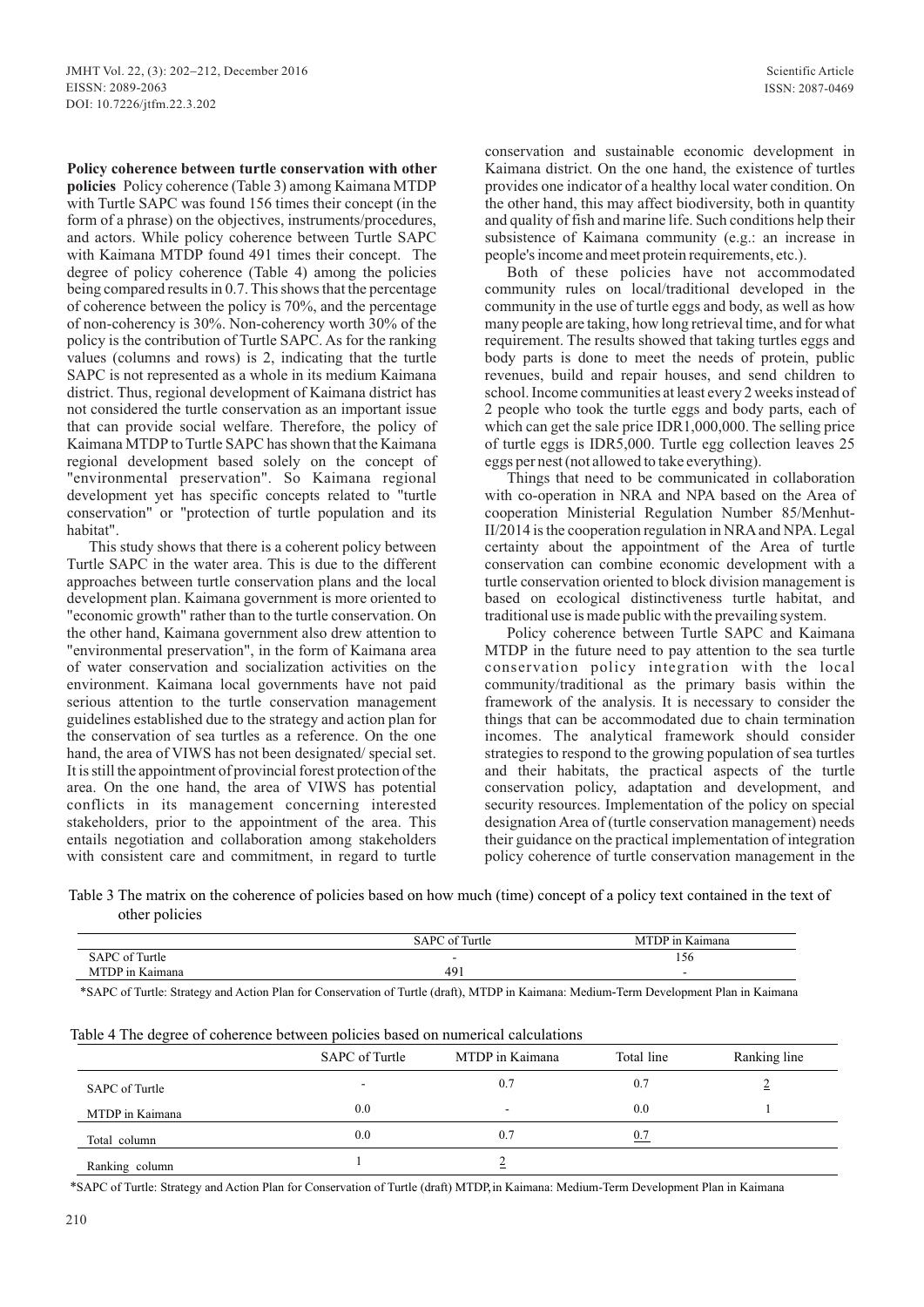face of changes in ecosystem management and policies. Integration of policy changes in natural resource management is used to improve the policy coherence and minimize the governance of multi-level (van Bommel & Kuindersma 2009). Assessment incoherent policies need to be done as a prevention effort in building models of adaptive management of turtle conservation in area of VIWS, Kaimana, West Papua. This was done as a prevention effort related to a major reform of the management institutions and policies between the main stakeholders. Special policies are needed as the integration efforts of cooperation among stakeholders, i.e: cooperation between the state, an inter-governmental organization or agency heterogeneous cosmopolitan. Policy coherence is needed in order to go beyond coordination between governments.

### **Conclusion**

Problems consistency and policy coherence in the adaptive management of turtle conservation in the area of VIWS, Kaimana, West Papua, among other things: 1) consistency and coherence of the policy is not accommodated the management of SASI/NGGAMAof the tribe Koiway and sacred tomb; 2) Consistency and coherence policy is not to provide management block in the protection and development for habitat of adaptive management of sea turtle conservation; 3) the consistency and coherence of the policy did not facilitate the management of natural resources (adoption by the turtle management), communications and networking, changing behavior and attitudes of human resources, and bureaucratic structures are flexible (e.g. "Authority Multistakeholder"), and 4) this encourages the strengthening of institutions managing turtle conservation, the Center for Conservation of Natural Resources of West Papua. Consolidation of these institutions is required as sectoral integration together with the Agency of the Regional Development Planning and the Environment, and the Department of Forestry and Fisheries, along with Conservation International Indonesia-Corridor Kaimana. In addition, the Department of Tourism Culture and it's indigenous/traditional should involve.

#### **References**

- [AEG] Aspen Environment Group. 2009. Policy consistency and plan amandements: Tehachapi renewable transmission project. http://ftp.cpuc.ca.gov/gopherdata/environ/tehachapi-renewables/FINALPolicy-ALL.pdf. [March 4, 2013].
- [UNPPKK] Universitas Negeri Papua (UNIPA) dan Pemerintah Kabupaten Kaimana. 2005. *Atlas Sumberdaya Pesisir Kawasan Kabupaten Kaimana.* Manokwari: Universitas Negeri Papua.
- [UNPPKK] Universitas Negeri Papua dan Pemerintah Kabupaten Kaimana. 2007. *Penyusunan Tata Ruang Wilayah Pesisir dan Pulau-Pulau Kecil serta Rupa Bumi Kabupaten Kaimana Propinsi Papua Barat*. Manokwari: Universitas Negeri Papua.
- Antikarov V. 2011. Hedging policy consistency theory vs pravtice: the role of management's expectations in the

implementation of hedging policy. *Enterprise Risk Management Symposium Society of Actuaries, March 14−16, 2011.*

- Bormann BT, Haynes RW, Martin JR. 2007. Adaptive management of forest ecosystems: did some rubber hit the road? *Bioscience* 57:186−191. https://doi.org/10.16 41/B570213.
- Borrini-Feyerabend, G. 1996. *Collaborative management of protectedaAreas: Tailoring the approach to the context.* Gland, Switzerland: Issues in Social Policy, IUCN.
- Busch C, de Maret PS, Flynn T, Kellum R, Le S, Meyers B, Saunders M, White R, Palmquist M. 2005. *Content Analysis.* Corolado: State University Departement of English. http://writing.colostate.edu/guides/research/ content/. [Oktober 19, 2012].
- Champbell LM. 2010. Studying sea turtle conservation and learning about the world: insights from social science. *Conservation and Society* 8(1):1−4. https://doi.org/10. 4103/0972-4923.62671.
- de Nooy W. 2013. Communication in natural resources management: Agreement between and disagreement within stakeholder groups. *Ecology and Society* 18(2):44−55. https://doi.org/10.5751/ES-05648- 180244.
- Duraiappah AK, Bhardwaj A. 2007. *Measuring Policy Coherence Among The MEAs and MDGs*. [July 1, 2011]. http://www.iisd.org.
- Green A, White A, Tanzer J. 2012. *Integrating fisheries, biodiversity, and climate change objectives into marine protected area network design in the coral triangle.* Jakarta: The Nature Conservancy for the Coral Triangle Support Partnership.
- Guenette S, Alder J. 2007. Lessons from marine protected areas and integrated ocean management initiatives in Canada. *Coastal Management* 35:51−78. https://doi.org/ 10.1080/10/1080/08920750600970578.
- Harahap IM, Fahrudin A, Wardiatno Y. 2015. Pengelolaan kolaboratif kawasan konservasi penyu Pangumbahan Kabupaten Sukabumi. *Jurnal Ilmu Pertanian Indonesia*  20(1):39−46.
- Harteti S, Basuni S, Mas'yud B, Yulianda F. 2014. Role of stakeholder in the management of Pangumbahan turtle conservation area. *Jurnal Analisis Kebijakan Kehutanan* 11 (1):104−121.
- Harteti S. 2013. *Peningkatan kinerja konservasi penyu melalui strategi pengelolaan konservasi.* [dissertation]. Bogor: Bogor Agricultural University.
- Hasani Q. 2012. Konservasi sumber daya perikanan berbasis masyarakat, implementasi nilai luhur budaya Indonesia dalam pengelolaan sumber daya alam. *Aquasains*